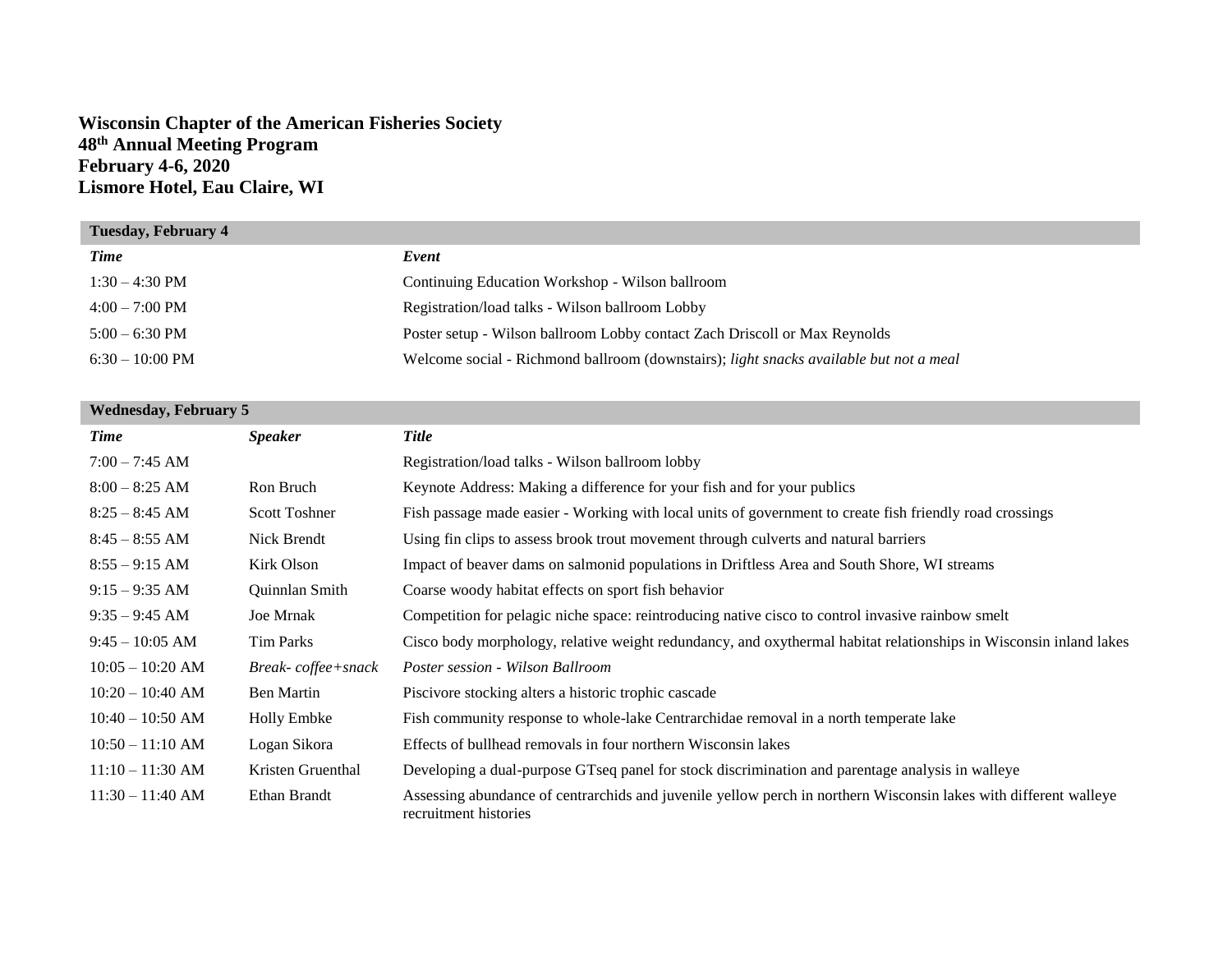| $11:40 - 12:00 \text{ PM}$ | <b>Tom Cichosz</b>  | Dispelling common misconceptions about tribal spearing in Wisconsin                                                                                                   |
|----------------------------|---------------------|-----------------------------------------------------------------------------------------------------------------------------------------------------------------------|
| $12:00 - 1:00$ PM          | Lunch               | Provided in the Richmond Ballroom (downstairs from Wilson Ballroom)                                                                                                   |
| $1:00 - 1:20$ PM           | Wes Larson          | An overview of fisheries genetics in Wisconsin: leveraging new technologies to improve fisheries management and<br>address long-standing ecological questions         |
| $1:20 - 1:30$ PM           | Tommy Hill          | Using genetics to evaluate survival and growth of Leech Lake strain muskellunge stocked in Wisconsin lakes                                                            |
| $1:30 - 1:50$ PM           | <b>Colin Dassow</b> | Experimental demonstration of catch hyperstability from habitat aggregation, not effort sorting, in a recreational<br>fishery                                         |
| $1:50 - 2:10 \text{ PM}$   | Daniel Isermann     | Maintaining trophy potential of riverine smallmouth bass populations in the upper Midwest: An assessment using<br>the Menominee River, Wisconsin-Michigan, as a model |
| $2:10-2:30$ PM             | Nathan Jaksha       | Effect of density reduction on growth, condition, and size structure of brown trout Salmo trutta in Spearfish Creek,<br>South Dakota                                  |
| $2:30 - 2:50$ PM           | Jasmine Johnson     | Stock discrimination of lake sturgeon in the Lake Winnebago system using otolith and fin ray microchemistry                                                           |
| $2:50 - 3:10 \text{ PM}$   | Aaron O'Connell     | Evaluation of methods for estimating age and growth of lake sturgeon <i>Acipenser fulvescens</i>                                                                      |
| $3:10 - 3:30 \text{ PM}$   | Greg Sass           | Catch-and-release in inland recreational fisheries: Meeting manager and angler expectations or shooting ourselves in<br>the foot?                                     |
| $3:30 - 4:30$ PM           |                     | Poster session and R Expo - Wilson ballroom                                                                                                                           |
| $4:30 - 6:00 \text{ PM}$   |                     | Business Meeting - Wilson Ballroom                                                                                                                                    |
| $6:15-10:00$ PM            |                     | Banquet and raffle - Richmond Room (downstairs from Wilson Ballroom)                                                                                                  |

| Thursday, February 6 |                                      |                                                                                                                                                        |
|----------------------|--------------------------------------|--------------------------------------------------------------------------------------------------------------------------------------------------------|
| <b>Time</b>          | <b>Speaker</b>                       | <b>Title</b>                                                                                                                                           |
| $7:00 - 8:00$ AM     | Breakfast – Richmond Room            |                                                                                                                                                        |
| $8:00 - 8:20$ AM     | Jared Krebs                          | Movements and spawning habitat of muskellunge in Green Bay, Lake Michigan                                                                              |
| $8:20 - 8:40$ AM     | Matt Kornis                          | Post-release movement of lake trout in Lake Michigan                                                                                                   |
| $8:40 - 9:00$ AM     | Peter Euclide                        | Polygenic inheritance of differential lipid content between siscowet and lean lake trout                                                               |
| $9:00 - 9:20$ AM     | Lydia Doerr                          | Otolith microchemistry: A tool to identify the natal origins of larval lake white fish                                                                 |
| $9:20 - 9:40$ AM     | Ron Bruch                            | Lake trout and cisco restoration, and rainbow smelt dynamics in Long Lake, Phelps, Vilas Co, WI                                                        |
| $9:40-10:00$ AM      | Becky Gehri                          | Genetic structure in five fish species from a fragmented river is driven primarily by existing habitat heterogeneity<br>rather than isolation by a dam |
| $10:00 - 10:20$ AM   | <i>Break coffee</i> $+$ <i>snack</i> |                                                                                                                                                        |
| $10:20 - 10:40$ AM   | Lucas Koenig                         | Food web interactions among walleyes, lake whitefish, and yellow perch in Green Bay, Lake Michigan                                                     |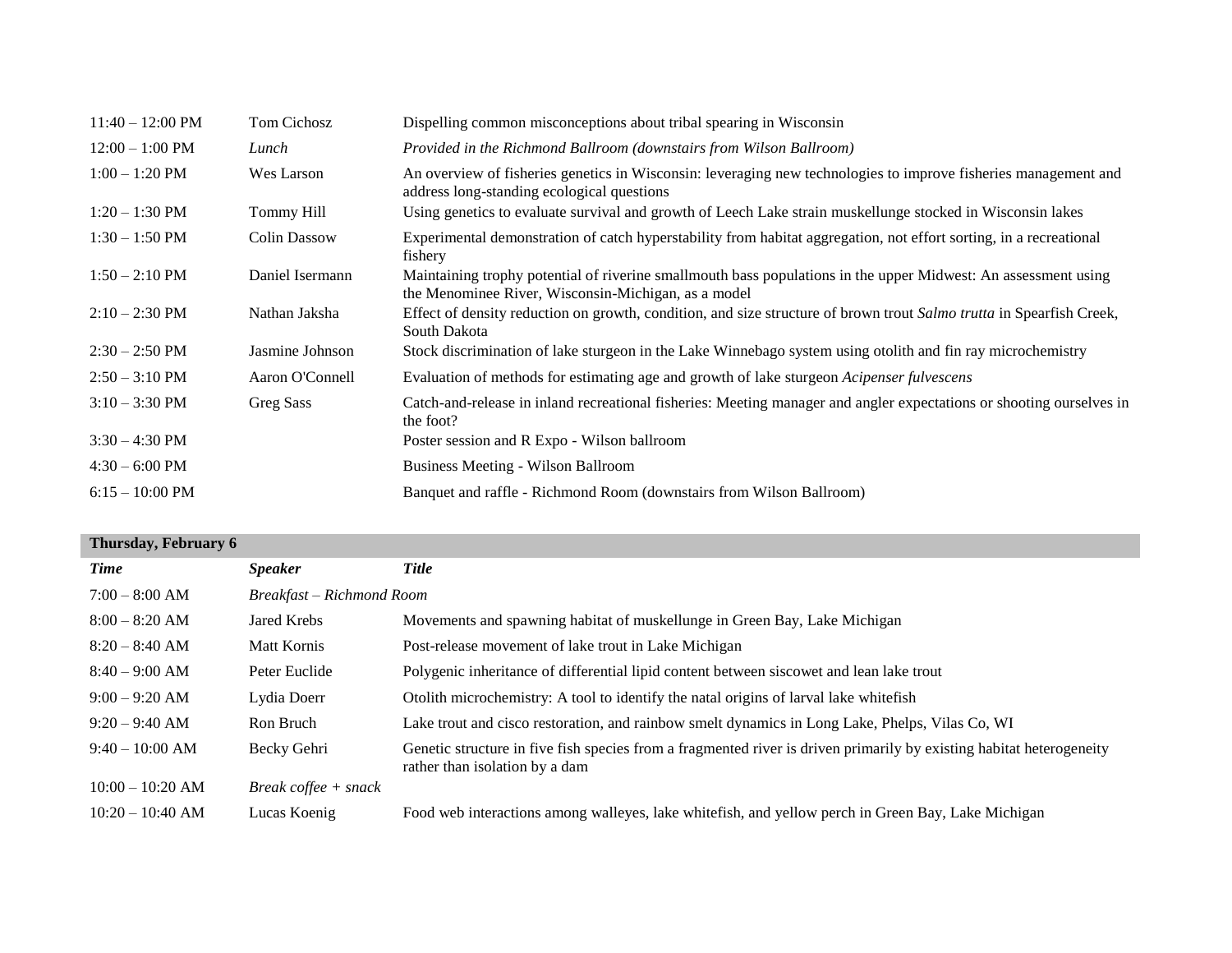| $10:40 - 11:00$ AM         | Ivob Tsehaye      | Assessing relative changes in yellow perch and walleye abundances in Green Bay                                                            |
|----------------------------|-------------------|-------------------------------------------------------------------------------------------------------------------------------------------|
| $11:00 - 11:10AM$          | Jeremiah Shrovnal | Estimating mortality of lake sturgeon in the Lake Winnebago system using traditional age-based approaches and<br>capture-recapture models |
| $11:10 - 11:20AM$          | Joseph Gerbyshak  | Digging deep: A look at the shovelnose sturgeon population in the lower Chippewa River                                                    |
| $11:20 - 11:30$ AM         | David Rowe        | Experimental angler preference survey                                                                                                     |
| $11:30 - 11:40$ AM         | Paul Piszczek     | Bois Brule River creel survey: A mixed-method approach                                                                                    |
| $11:40 - 11:50$ AM         | Zach Mohr         | Volunteer angler lake sturgeon tagging project                                                                                            |
| $11:50 - 12:00 \text{ PM}$ | Levi Simmons      | Using parentage analysis to investigate the spawning and recruitment dynamics of walleye                                                  |
|                            |                   | Grand Prize raffle drawing and award recipients announced                                                                                 |
|                            |                   |                                                                                                                                           |

**Safe Travels!**

| <b>Poster Session</b>  |                                                                                                                                                          |
|------------------------|----------------------------------------------------------------------------------------------------------------------------------------------------------|
| <b>Presenter</b>       | <b>Title</b>                                                                                                                                             |
| Allen Lane             | Growth of hatchery reared Chinook salmon in Lakes Michigan and Huron exhibits limited spatial variation but is temporally linked to<br>alewife abundance |
| <b>Chance Brown</b>    | Development and application of a standard weight equation for bowfin Amia calva                                                                          |
| <b>Matthew Chotlos</b> | Light availability and biomass production in Swedish boreal lakes                                                                                        |
| Natalie Coash          | Location and timing of spawning brook trout in the Little Plover River, WI                                                                               |
| Giancarlo Coppola      | Effects of hatch timing on piscivory and pre-winter length distribution of age-0 largemouth bass in Wisconsin lakes                                      |
| Angelo Cozzola         | Effects of commercial Fluridone herbicide on non-target fathead minnows Pimephales promelas                                                              |
| Dan Dembkowski         | Replicating northern pike cleithra ages using otoliths, pelvic fin rays, and scales: precision and sampling guidelines based on sex and total<br>length  |
| Dan Dembkowski         | Fishery contributions, seasonal movements, and spawning site fidelity of Green Bay walleyes                                                              |
| Lydia Doerr            | Conversations on utilizing the Bois Brule Lamprey Barrier as a fisheries management tool                                                                 |
| Willie Dokai           | Investigating the use of eDNA metabarcoding as a method for monitoring aquatic biodiversity in tributaries of Lake Michigan                              |
| <b>Zach Driscoll</b>   | Assessing the effectiveness of an electrical barrier on controlling common carp movement in the Oconomowoc River                                         |
| Levi Feucht            | Reduction of Centrarchids results in increased yellow perch catch rate and size in a north temperate lake                                                |
| Kevin Gauthier         | Design and development of an open-sourced, cost-effective water temperature sensor string                                                                |
| Jessie Hanson          | Trophic overlap among fishes resident to tributaries of Green Bay, Wisconsin                                                                             |